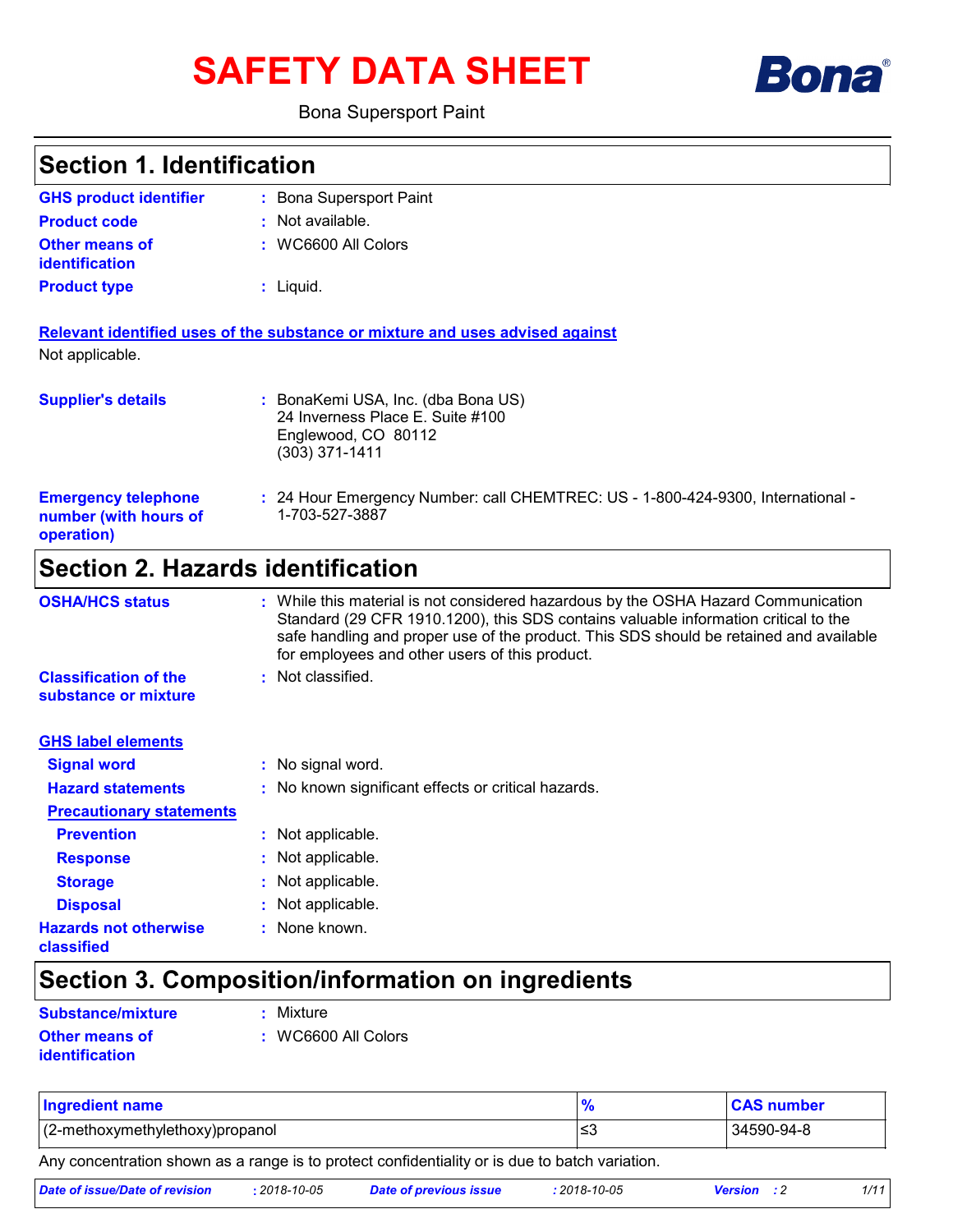### **Section 3. Composition/information on ingredients**

**There are no additional ingredients present which, within the current knowledge of the supplier and in the concentrations applicable, are classified as hazardous to health or the environment and hence require reporting in this section.**

**Occupational exposure limits, if available, are listed in Section 8.**

### **Section 4. First aid measures**

| <b>Description of necessary first aid measures</b> |                                                                                                                                                                                                                                                                                                                                                        |
|----------------------------------------------------|--------------------------------------------------------------------------------------------------------------------------------------------------------------------------------------------------------------------------------------------------------------------------------------------------------------------------------------------------------|
| <b>Eye contact</b>                                 | : Immediately flush eyes with plenty of water, occasionally lifting the upper and lower<br>eyelids. Check for and remove any contact lenses. Get medical attention if irritation<br>occurs.                                                                                                                                                            |
| <b>Inhalation</b>                                  | : Remove victim to fresh air and keep at rest in a position comfortable for breathing. Get<br>medical attention if symptoms occur.                                                                                                                                                                                                                     |
| <b>Skin contact</b>                                | : Flush contaminated skin with plenty of water. Remove contaminated clothing and<br>shoes. Get medical attention if symptoms occur.                                                                                                                                                                                                                    |
| <b>Ingestion</b>                                   | : Wash out mouth with water. Remove victim to fresh air and keep at rest in a position<br>comfortable for breathing. If material has been swallowed and the exposed person is<br>conscious, give small quantities of water to drink. Do not induce vomiting unless<br>directed to do so by medical personnel. Get medical attention if symptoms occur. |

**Most important symptoms/effects, acute and delayed**

| <b>Potential acute health effects</b> |                                                                                                                                |  |
|---------------------------------------|--------------------------------------------------------------------------------------------------------------------------------|--|
| <b>Eye contact</b>                    | : No known significant effects or critical hazards.                                                                            |  |
| <b>Inhalation</b>                     | : No known significant effects or critical hazards.                                                                            |  |
| <b>Skin contact</b>                   | : No known significant effects or critical hazards.                                                                            |  |
| <b>Ingestion</b>                      | : No known significant effects or critical hazards.                                                                            |  |
| <b>Over-exposure signs/symptoms</b>   |                                                                                                                                |  |
| Eye contact                           | : No specific data.                                                                                                            |  |
| <b>Inhalation</b>                     | : No specific data.                                                                                                            |  |
| <b>Skin contact</b>                   | : No specific data.                                                                                                            |  |
| <b>Ingestion</b>                      | : No specific data.                                                                                                            |  |
|                                       | Indication of immediate medical attention and special treatment needed, if necessary                                           |  |
| <b>Notes to physician</b>             | : Treat symptomatically. Contact poison treatment specialist immediately if large<br>quantities have been ingested or inhaled. |  |
| <b>Specific treatments</b>            | : No specific treatment.                                                                                                       |  |
| <b>Protection of first-aiders</b>     | : No action shall be taken involving any personal risk or without suitable training.                                           |  |

**See toxicological information (Section 11)**

### **Section 5. Fire-fighting measures**

| <b>Extinguishing media</b>                           |                                                                                       |
|------------------------------------------------------|---------------------------------------------------------------------------------------|
| <b>Suitable extinguishing</b><br>media               | : Use an extinguishing agent suitable for the surrounding fire.                       |
| <b>Unsuitable extinguishing</b><br>media             | : None known.                                                                         |
| <b>Specific hazards arising</b><br>from the chemical | : In a fire or if heated, a pressure increase will occur and the container may burst. |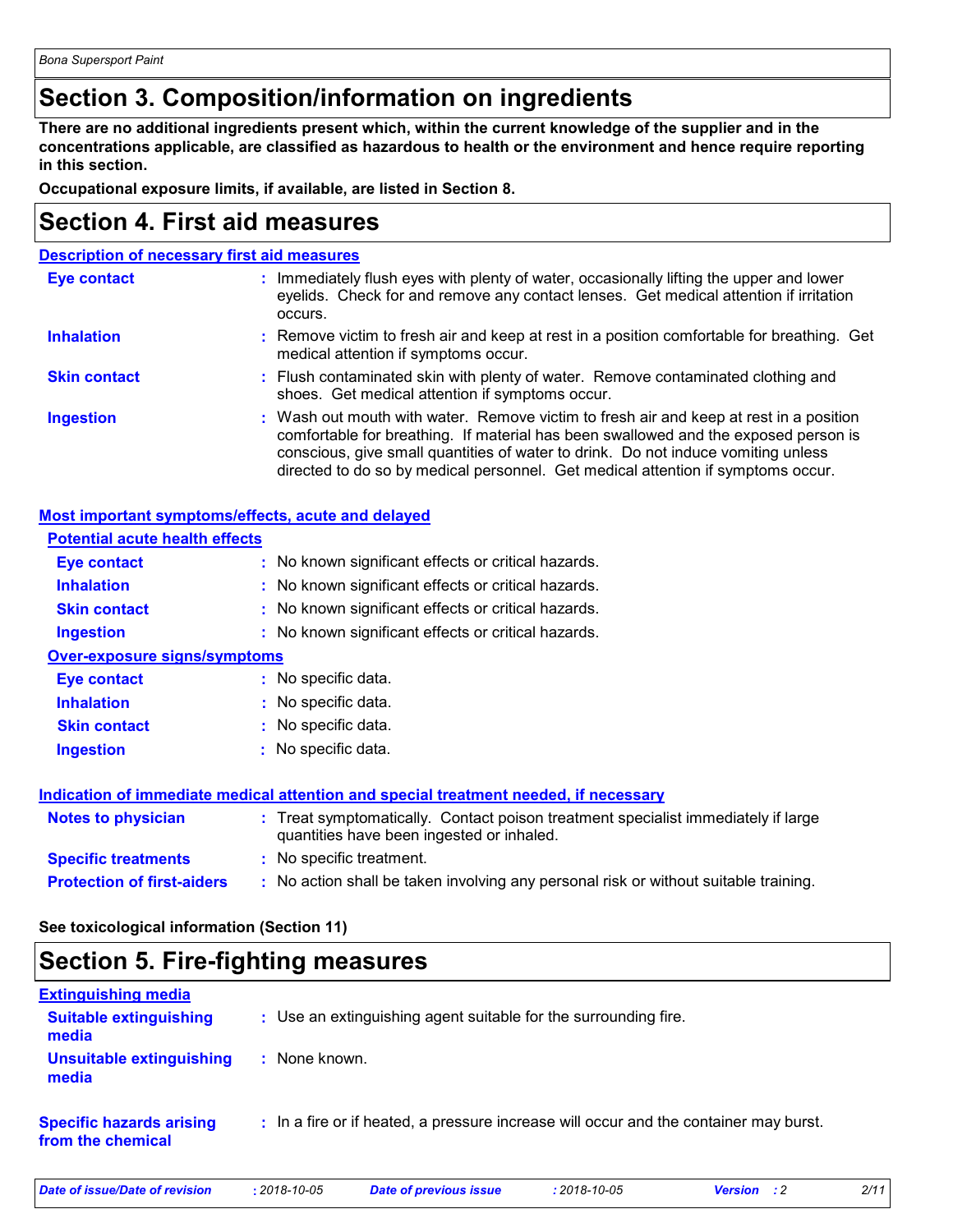### **Section 5. Fire-fighting measures**

| <b>Hazardous thermal</b><br>decomposition products       | : Decomposition products may include the following materials:<br>carbon dioxide<br>carbon monoxide                                                                                                  |
|----------------------------------------------------------|-----------------------------------------------------------------------------------------------------------------------------------------------------------------------------------------------------|
| <b>Special protective actions</b><br>for fire-fighters   | : Promptly isolate the scene by removing all persons from the vicinity of the incident if<br>there is a fire. No action shall be taken involving any personal risk or without suitable<br>training. |
| <b>Special protective</b><br>equipment for fire-fighters | : Fire-fighters should wear appropriate protective equipment and self-contained breathing<br>apparatus (SCBA) with a full face-piece operated in positive pressure mode.                            |

### **Section 6. Accidental release measures**

|                                  | Personal precautions, protective equipment and emergency procedures                                                                                                                                                                                                                  |
|----------------------------------|--------------------------------------------------------------------------------------------------------------------------------------------------------------------------------------------------------------------------------------------------------------------------------------|
| For non-emergency<br>personnel   | : No action shall be taken involving any personal risk or without suitable training.<br>Evacuate surrounding areas. Keep unnecessary and unprotected personnel from<br>entering. Do not touch or walk through spilled material. Put on appropriate personal<br>protective equipment. |
| For emergency responders         | : If specialized clothing is required to deal with the spillage, take note of any information in<br>Section 8 on suitable and unsuitable materials. See also the information in "For non-<br>emergency personnel".                                                                   |
| <b>Environmental precautions</b> | : Avoid dispersal of spilled material and runoff and contact with soil, waterways, drains<br>and sewers. Inform the relevant authorities if the product has caused environmental<br>pollution (sewers, waterways, soil or air).                                                      |
|                                  |                                                                                                                                                                                                                                                                                      |

#### **Methods and materials for containment and cleaning up**

| <b>Small spill</b> | : Stop leak if without risk. Move containers from spill area. Dilute with water and mop up<br>if water-soluble. Alternatively, or if water-insoluble, absorb with an inert dry material and<br>place in an appropriate waste disposal container. Dispose of via a licensed waste<br>disposal contractor.                                                                                                                                                                                                                                                                                   |
|--------------------|--------------------------------------------------------------------------------------------------------------------------------------------------------------------------------------------------------------------------------------------------------------------------------------------------------------------------------------------------------------------------------------------------------------------------------------------------------------------------------------------------------------------------------------------------------------------------------------------|
| <b>Large spill</b> | : Stop leak if without risk. Move containers from spill area. Prevent entry into sewers,<br>water courses, basements or confined areas. Wash spillages into an effluent treatment<br>plant or proceed as follows. Contain and collect spillage with non-combustible,<br>absorbent material e.g. sand, earth, vermiculite or diatomaceous earth and place in<br>container for disposal according to local regulations (see Section 13). Dispose of via a<br>licensed waste disposal contractor. Note: see Section 1 for emergency contact<br>information and Section 13 for waste disposal. |

### **Section 7. Handling and storage**

### **Precautions for safe handling**

| <b>Protective measures</b><br><b>Advice on general</b><br>occupational hygiene   | : Put on appropriate personal protective equipment (see Section 8).<br>: Eating, drinking and smoking should be prohibited in areas where this material is<br>handled, stored and processed. Workers should wash hands and face before eating,<br>drinking and smoking. Remove contaminated clothing and protective equipment before<br>entering eating areas. See also Section 8 for additional information on hygiene<br>measures.                                                                          |
|----------------------------------------------------------------------------------|---------------------------------------------------------------------------------------------------------------------------------------------------------------------------------------------------------------------------------------------------------------------------------------------------------------------------------------------------------------------------------------------------------------------------------------------------------------------------------------------------------------|
| <b>Conditions for safe storage,</b><br>including any<br><b>incompatibilities</b> | : Store in accordance with local regulations. Store in original container protected from<br>direct sunlight in a dry, cool and well-ventilated area, away from incompatible materials<br>(see Section 10) and food and drink. Keep container tightly closed and sealed until<br>ready for use. Containers that have been opened must be carefully resealed and kept<br>upright to prevent leakage. Do not store in unlabeled containers. Use appropriate<br>containment to avoid environmental contamination. |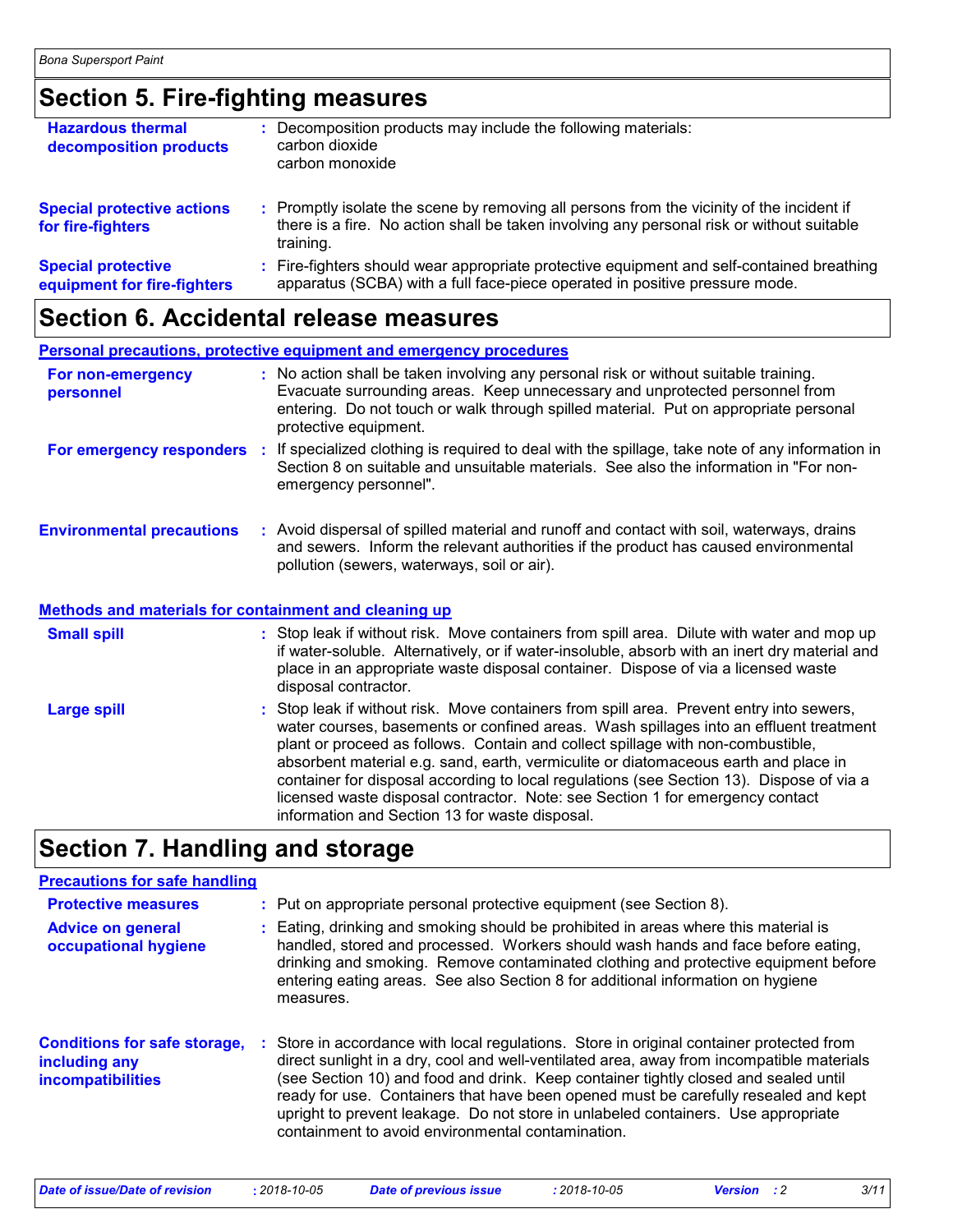### **Section 8. Exposure controls/personal protection**

#### **Control parameters**

#### **Occupational exposure limits**

| <b>Ingredient name</b>          | <b>Exposure limits</b>                    |
|---------------------------------|-------------------------------------------|
| (2-methoxymethylethoxy)propanol | <b>ACGIH TLV (United States, 3/2016).</b> |
|                                 | Absorbed through skin.                    |
|                                 | TWA: 100 ppm 8 hours.                     |
|                                 | TWA: 606 mg/m <sup>3</sup> 8 hours.       |
|                                 | STEL: 150 ppm 15 minutes.                 |
|                                 | STEL: 909 mg/m <sup>3</sup> 15 minutes.   |
|                                 | OSHA PEL 1989 (United States, 3/1989).    |
|                                 | Absorbed through skin.                    |
|                                 | TWA: 100 ppm 8 hours.                     |
|                                 | TWA: 600 mg/m <sup>3</sup> 8 hours.       |
|                                 | STEL: 150 ppm 15 minutes.                 |
|                                 | STEL: 900 mg/m <sup>3</sup> 15 minutes.   |
|                                 | NIOSH REL (United States, 10/2016).       |
|                                 | Absorbed through skin.                    |
|                                 | TWA: 100 ppm 10 hours.                    |
|                                 | TWA: 600 mg/m <sup>3</sup> 10 hours.      |
|                                 | STEL: 150 ppm 15 minutes.                 |
|                                 | STEL: 900 mg/m <sup>3</sup> 15 minutes.   |
|                                 | OSHA PEL (United States, 6/2016).         |
|                                 | Absorbed through skin.                    |
|                                 | TWA: 100 ppm 8 hours.                     |
|                                 | TWA: 600 mg/m <sup>3</sup> 8 hours.       |
|                                 |                                           |

| <b>Appropriate engineering</b><br><b>controls</b> | : Good general ventilation should be sufficient to control worker exposure to airborne<br>contaminants.                                                                                                                                                                                                                                                                                           |
|---------------------------------------------------|---------------------------------------------------------------------------------------------------------------------------------------------------------------------------------------------------------------------------------------------------------------------------------------------------------------------------------------------------------------------------------------------------|
| <b>Environmental exposure</b><br>controls         | : Emissions from ventilation or work process equipment should be checked to ensure<br>they comply with the requirements of environmental protection legislation. In some<br>cases, fume scrubbers, filters or engineering modifications to the process equipment<br>will be necessary to reduce emissions to acceptable levels.                                                                   |
| <b>Individual protection measures</b>             |                                                                                                                                                                                                                                                                                                                                                                                                   |
| <b>Hygiene measures</b>                           | : Wash hands, forearms and face thoroughly after handling chemical products, before<br>eating, smoking and using the lavatory and at the end of the working period.<br>Appropriate techniques should be used to remove potentially contaminated clothing.<br>Wash contaminated clothing before reusing. Ensure that eyewash stations and safety<br>showers are close to the workstation location. |
| <b>Eye/face protection</b>                        | : Safety eyewear complying with an approved standard should be used when a risk<br>assessment indicates this is necessary to avoid exposure to liquid splashes, mists,<br>gases or dusts. If contact is possible, the following protection should be worn, unless<br>the assessment indicates a higher degree of protection: safety glasses with side-<br>shields.                                |
| <b>Skin protection</b>                            |                                                                                                                                                                                                                                                                                                                                                                                                   |
| <b>Hand protection</b>                            | : Chemical-resistant, impervious gloves complying with an approved standard should be<br>worn at all times when handling chemical products if a risk assessment indicates this is<br>necessary. > 8 hours (breakthrough time): nitrile rubber                                                                                                                                                     |
| <b>Body protection</b>                            | : Personal protective equipment for the body should be selected based on the task being<br>performed and the risks involved and should be approved by a specialist before<br>handling this product.                                                                                                                                                                                               |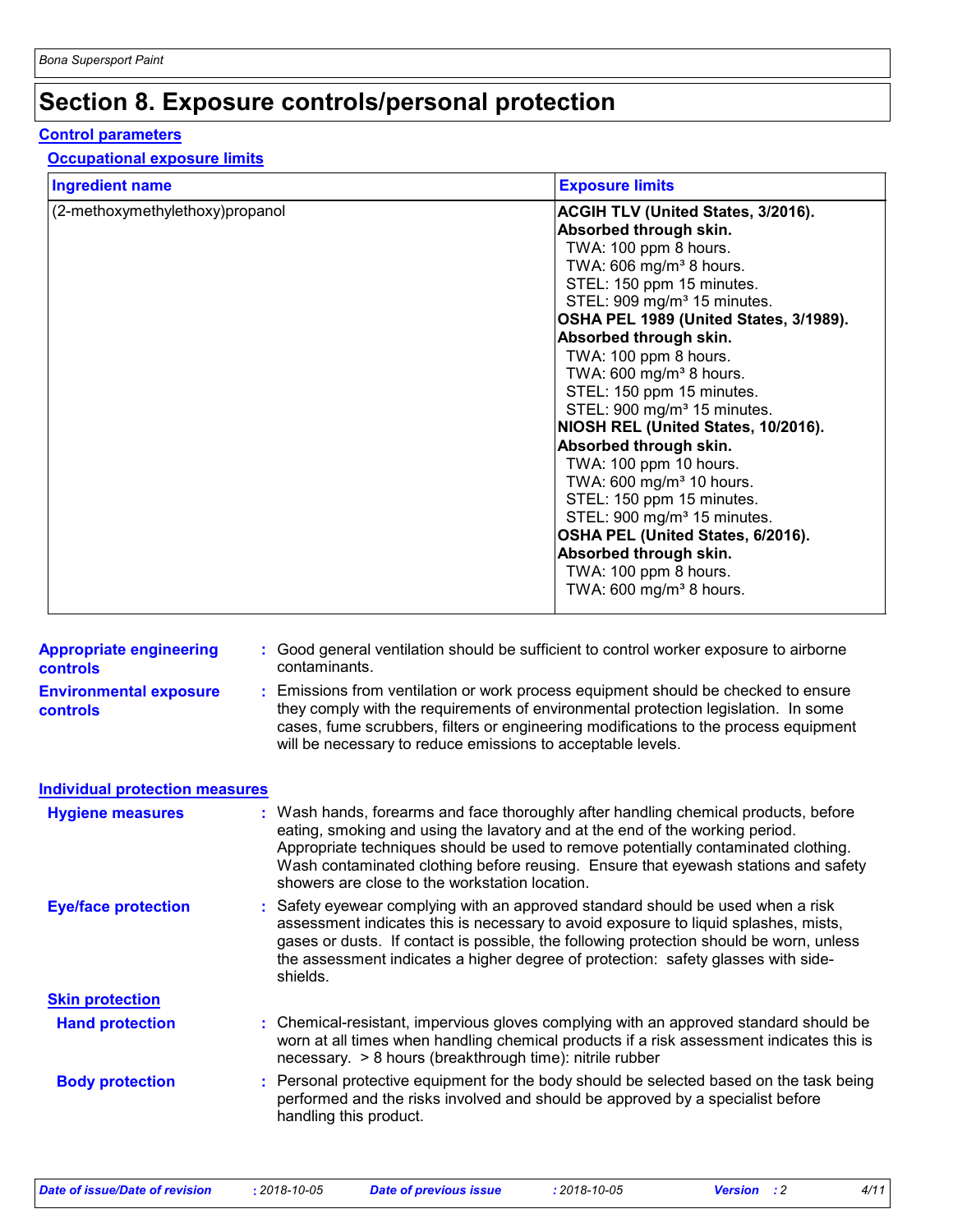### **Section 8. Exposure controls/personal protection**

| <b>Other skin protection</b>                         | : Appropriate footwear and any additional skin protection measures should be selected<br>based on the task being performed and the risks involved and should be approved by a<br>specialist before handling this product.                                                           |
|------------------------------------------------------|-------------------------------------------------------------------------------------------------------------------------------------------------------------------------------------------------------------------------------------------------------------------------------------|
| <b>Respiratory protection</b>                        | : Based on the hazard and potential for exposure, select a respirator that meets the<br>appropriate standard or certification. Respirators must be used according to a<br>respiratory protection program to ensure proper fitting, training, and other important<br>aspects of use. |
| <b>Personal protective</b><br>equipment (Pictograms) |                                                                                                                                                                                                                                                                                     |

## **Section 9. Physical and chemical properties**

| <b>Appearance</b>                                 |                                                                          |
|---------------------------------------------------|--------------------------------------------------------------------------|
| <b>Physical state</b>                             | $:$ Liquid.                                                              |
| <b>Color</b>                                      | : Black. Blue. Green. Orange. Red. White. Yellow.                        |
| Odor                                              | : Non-offending.                                                         |
| <b>Odor threshold</b>                             | : Not applicable.                                                        |
| pH                                                | : Not applicable.                                                        |
| <b>Melting point</b>                              | : Not applicable.                                                        |
| <b>Boiling point</b>                              | : $100^{\circ}$ C (212 $^{\circ}$ F)                                     |
| <b>Flash point</b>                                | : Not applicable.                                                        |
| <b>Evaporation rate</b>                           | : Not applicable.                                                        |
| <b>Flammability (solid, gas)</b>                  | : Non-flammable.                                                         |
| Lower and upper explosive<br>(flammable) limits   | : Not applicable.                                                        |
| <b>Vapor pressure</b>                             | : Not applicable.                                                        |
| <b>Vapor density</b>                              | : Not available.                                                         |
| <b>Relative density</b>                           | $: 1$ to 1,3                                                             |
| <b>Solubility</b>                                 | : Soluble in the following materials: cold water and hot water.          |
| <b>Solubility in water</b>                        | : Not available.                                                         |
| <b>Partition coefficient: n-</b><br>octanol/water | : Not applicable.                                                        |
| <b>Auto-ignition temperature</b>                  | : Not applicable.                                                        |
| <b>Decomposition temperature</b>                  | : Not applicable.                                                        |
| <b>Viscosity</b>                                  | : Dynamic (room temperature): 900 to 1100 mPa $\cdot$ s (900 to 1100 cP) |
| Flow time (ISO 2431)                              | : Not available.                                                         |

## **Section 10. Stability and reactivity**

| Date of issue/Date of revision                      | $: 2018 - 10 - 05$       | <b>Date of previous issue</b>                                                                | $: 2018 - 10 - 05$ | <b>Version</b> : 2 | 5/11 |
|-----------------------------------------------------|--------------------------|----------------------------------------------------------------------------------------------|--------------------|--------------------|------|
| <b>Conditions to avoid</b>                          | : No specific data.      |                                                                                              |                    |                    |      |
| <b>Possibility of hazardous</b><br><b>reactions</b> |                          | : Under normal conditions of storage and use, hazardous reactions will not occur.            |                    |                    |      |
| <b>Chemical stability</b>                           | : The product is stable. |                                                                                              |                    |                    |      |
| <b>Reactivity</b>                                   |                          | : No specific test data related to reactivity available for this product or its ingredients. |                    |                    |      |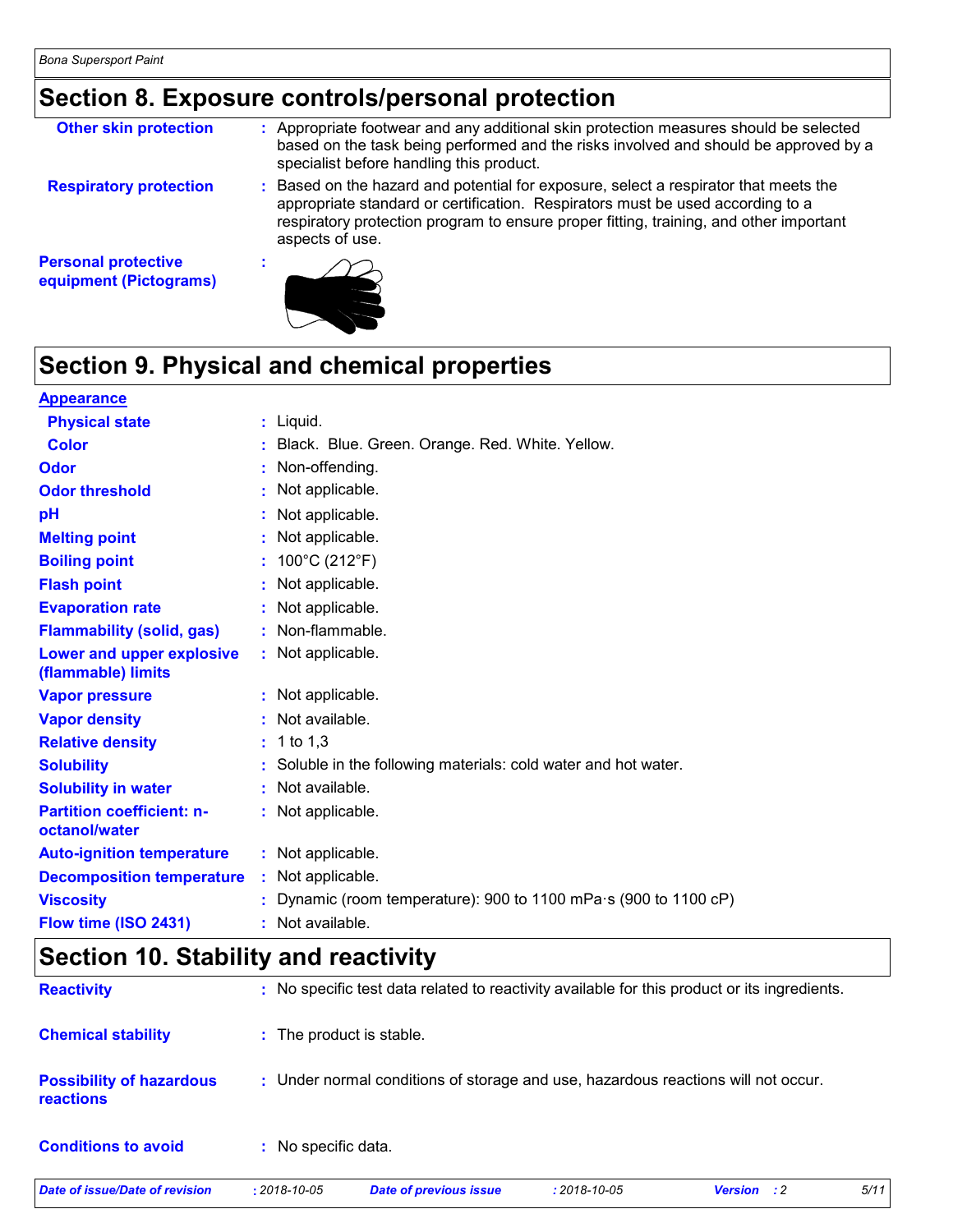### **Section 10. Stability and reactivity**

#### : No specific data. **Incompatible materials :**

**Hazardous decomposition products** Under normal conditions of storage and use, hazardous decomposition products should **:** not be produced.

### **Section 11. Toxicological information**

### **Information on toxicological effects**

**Acute toxicity**

| <b>Product/ingredient name</b>      | <b>Result</b> | <b>Species</b> | <b>Dose</b>            | <b>Exposure</b> |
|-------------------------------------|---------------|----------------|------------------------|-----------------|
| (2-methoxymethylethoxy)<br>propanol | ILD50 Dermal  | Rabbit         | 9500 mg/kg             |                 |
|                                     | LD50 Oral     | Rat            | $ 5130 \text{ mg/kg} $ |                 |

#### **Irritation/Corrosion**

| <b>Product/ingredient name</b>      | <b>Result</b>        | <b>Species</b> | <b>Score</b> | <b>Exposure</b>            | <b>Observation</b>       |
|-------------------------------------|----------------------|----------------|--------------|----------------------------|--------------------------|
| (2-methoxymethylethoxy)<br>propanol | Eyes - Mild irritant | Human          |              | 8 milligrams               | $\overline{\phantom{0}}$ |
|                                     | Eyes - Mild irritant | Rabbit         |              | 24 hours 500<br>milligrams |                          |
|                                     | Skin - Mild irritant | Rabbit         |              | 500<br>milligrams          |                          |

### **Sensitization**

Not available.

### **Mutagenicity**

Not available.

### **Carcinogenicity**

Not available.

#### **Reproductive toxicity**

Not available.

**Teratogenicity**

Not available.

### **Specific target organ toxicity (single exposure)**

Not available.

### **Specific target organ toxicity (repeated exposure)**

Not available.

### **Aspiration hazard**

Not available.

#### **Information on the likely routes of exposure :** Not available.

| <b>Potential acute health effects</b> |                                                     |
|---------------------------------------|-----------------------------------------------------|
| <b>Eve contact</b>                    | : No known significant effects or critical hazards. |
| <b>Inhalation</b>                     | : No known significant effects or critical hazards. |
| <b>Skin contact</b>                   | : No known significant effects or critical hazards. |
|                                       |                                                     |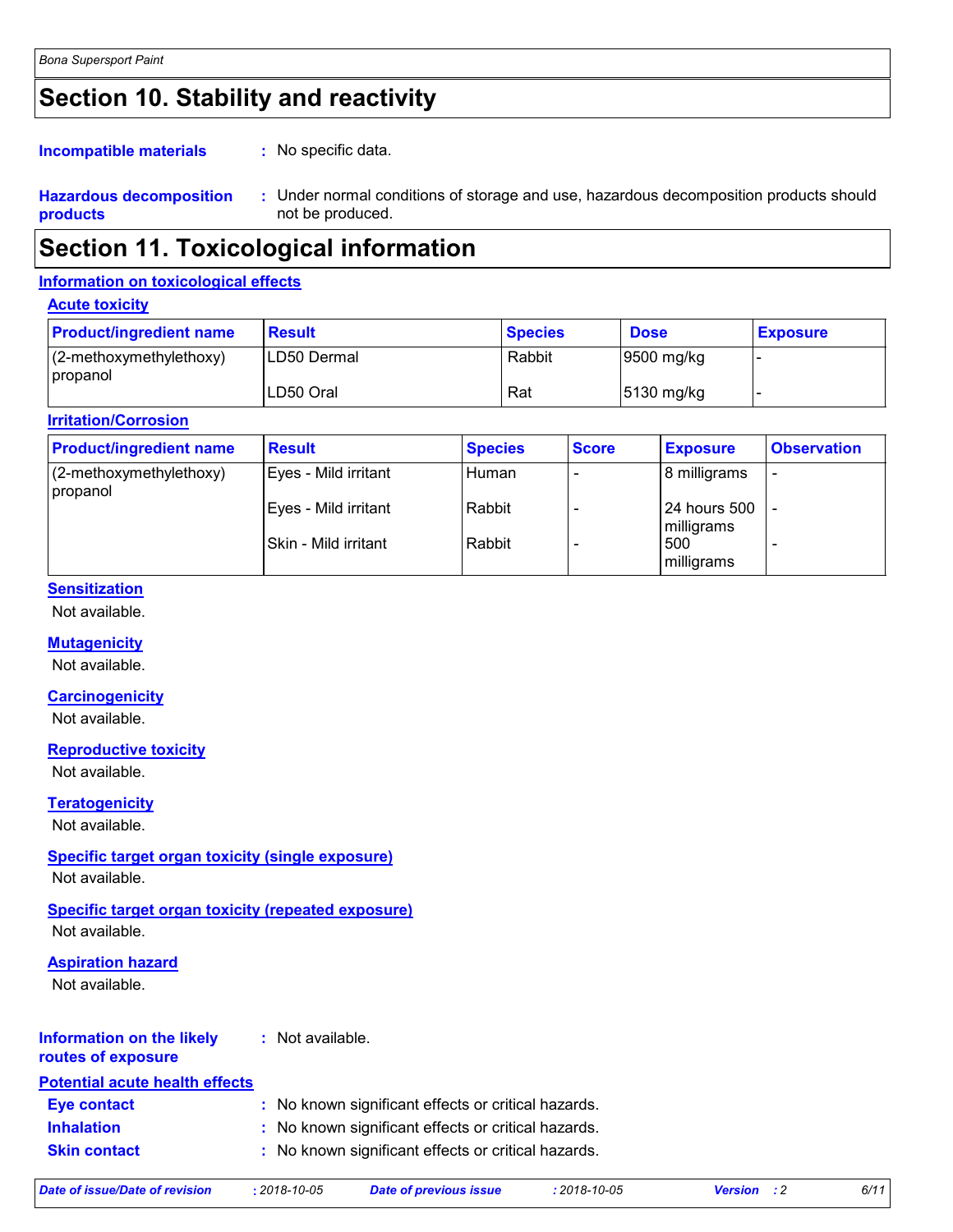### **Section 11. Toxicological information**

**Ingestion :** No known significant effects or critical hazards.

|                     | Symptoms related to the physical, chemical and toxicological characteristics |
|---------------------|------------------------------------------------------------------------------|
| Eye contact         | : No specific data.                                                          |
| <b>Inhalation</b>   | : No specific data.                                                          |
| <b>Skin contact</b> | : No specific data.                                                          |
| <b>Ingestion</b>    | : No specific data.                                                          |

|                                                   | Delayed and immediate effects and also chronic effects from short and long term exposure |
|---------------------------------------------------|------------------------------------------------------------------------------------------|
| <b>Short term exposure</b>                        |                                                                                          |
| <b>Potential immediate</b><br><b>effects</b>      | $:$ Not available.                                                                       |
| <b>Potential delayed effects</b>                  | : Not available.                                                                         |
| Long term exposure                                |                                                                                          |
| <b>Potential immediate</b><br>effects             | $:$ Not available.                                                                       |
| <b>Potential delayed effects : Not available.</b> |                                                                                          |
| <b>Potential chronic health effects</b>           |                                                                                          |
| Not available.                                    |                                                                                          |
| <b>General</b>                                    | : No known significant effects or critical hazards.                                      |
| <b>Carcinogenicity</b>                            | : No known significant effects or critical hazards.                                      |
| <b>Mutagenicity</b>                               | : No known significant effects or critical hazards.                                      |
| <b>Teratogenicity</b>                             | : No known significant effects or critical hazards.                                      |
| <b>Developmental effects</b>                      | : No known significant effects or critical hazards.                                      |
| <b>Fertility effects</b>                          | : No known significant effects or critical hazards.                                      |

#### **Numerical measures of toxicity**

**Acute toxicity estimates**

Not available.

### **Section 12. Ecological information**

#### **Toxicity**

| <b>Product/ingredient name</b>         | <b>Result</b>                                  | <b>Species</b> | <b>Exposure</b>      |
|----------------------------------------|------------------------------------------------|----------------|----------------------|
| $(2$ -methoxymethylethoxy)<br>propanol | Acute EC50 1919 mg/l                           | Daphnia        | 148 hours            |
|                                        | Acute LC50 >969 mg/l<br>Acute LC50 >10000 mg/l | Algae<br>Fish  | 96 hours<br>96 hours |

### **Persistence and degradability**

| <b>Product/ingredient name</b>         | <b>Aquatic half-life</b> | <b>Photolysis</b> | Biodegradability |
|----------------------------------------|--------------------------|-------------------|------------------|
| $(2$ -methoxymethylethoxy)<br>propanol |                          |                   | Readily          |

| Date of issue/Date of revision | 2018-10-05 | <b>Date of previous issue</b> | 2018-10-05 | <b>Version</b> : 2 |  |
|--------------------------------|------------|-------------------------------|------------|--------------------|--|
|--------------------------------|------------|-------------------------------|------------|--------------------|--|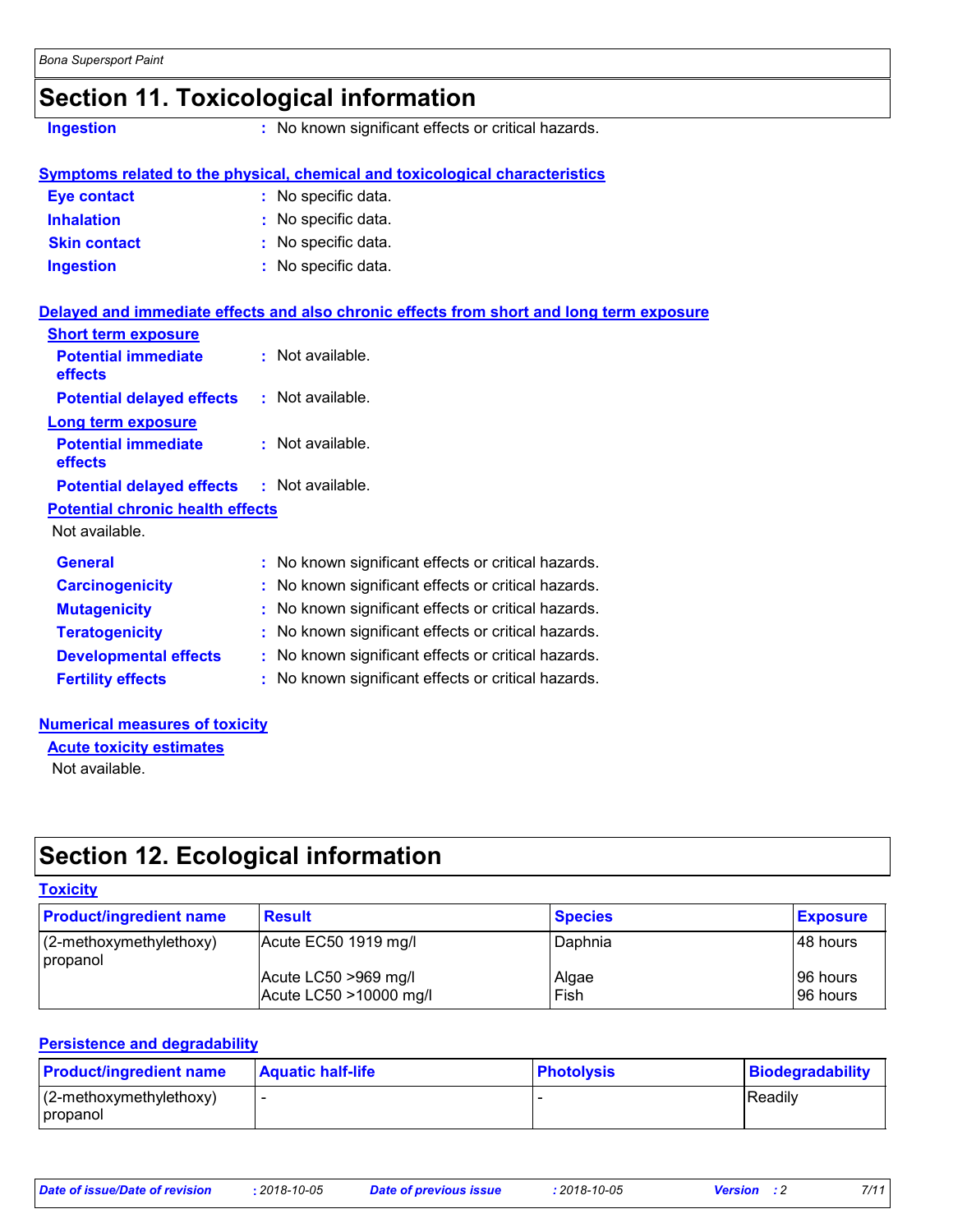### **Section 12. Ecological information**

#### **LogP**<sub>ow</sub> **BCF BCF Potential Bioaccumulative potential Product/ingredient name** (2-methoxymethylethoxy) propanol 0,004 |- low

### **Mobility in soil**

**Soil/water partition coefficient (KOC)**

**:** Not available.

**Other adverse effects : No known significant effects or critical hazards.** 

### **Section 13. Disposal considerations**

- **Disposal methods :**
- The generation of waste should be avoided or minimized wherever possible. Disposal of this product, solutions and any by-products should at all times comply with the requirements of environmental protection and waste disposal legislation and any regional local authority requirements. Dispose of surplus and non-recyclable products via a licensed waste disposal contractor. Waste should not be disposed of untreated to the sewer unless fully compliant with the requirements of all authorities with jurisdiction. Waste packaging should be recycled. Incineration or landfill should only be considered when recycling is not feasible. This material and its container must be disposed of in a safe way. Empty containers or liners may retain some product residues. Avoid dispersal of spilled material and runoff and contact with soil, waterways, drains and sewers.

### **Section 14. Transport information**

|                                      | <b>DOT</b><br><b>Classification</b> | <b>TDG</b><br><b>Classification</b> | <b>Mexico</b><br><b>Classification</b> | <b>ADR/RID</b> | <b>IMDG</b>              | <b>IATA</b>    |
|--------------------------------------|-------------------------------------|-------------------------------------|----------------------------------------|----------------|--------------------------|----------------|
| <b>UN number</b>                     | Not regulated.                      | Not regulated.                      | Not regulated.                         | Not regulated. | Not regulated.           | Not regulated. |
| <b>UN proper</b><br>shipping name    |                                     |                                     |                                        |                |                          |                |
| <b>Transport</b><br>hazard class(es) |                                     |                                     |                                        |                | $\overline{\phantom{0}}$ |                |
| <b>Packing group</b>                 | $\overline{\phantom{a}}$            |                                     |                                        |                | $\overline{\phantom{a}}$ |                |
| <b>Environmental</b><br>hazards      | No.                                 | No.                                 | No.                                    | No.            | No.                      | No.            |
| <b>Additional</b><br>information     |                                     |                                     |                                        |                | -                        |                |

**Special precautions for user** : Transport within user's premises: always transport in closed containers that are upright and secure. Ensure that persons transporting the product know what to do in the event of an accident or spillage.

**Transport in bulk according :** Not available. **to Annex II of MARPOL and the IBC Code**

*Date of issue/Date of revision* **:** *2018-10-05 Date of previous issue : 2018-10-05 Version : 2 8/11*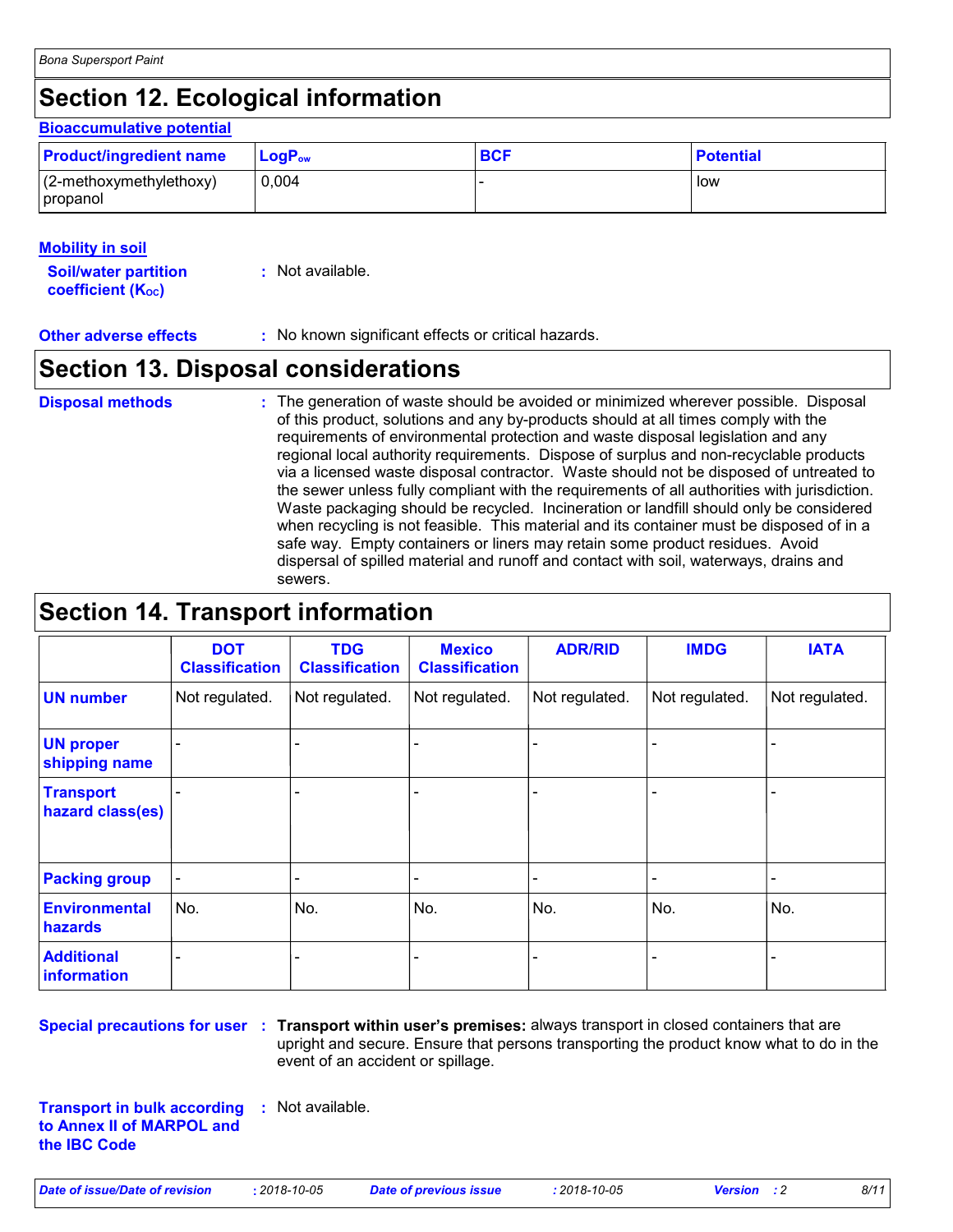### **Section 15. Regulatory information**

| <b>U.S. Federal regulations</b>                                                   | : TSCA 8(a) PAIR: 1-(2-butoxy-1-methylethoxy)propan-2-ol; (2-methoxymethylethoxy)<br>propanol |                       |                                         |                 |                                                 |                                                 |  |
|-----------------------------------------------------------------------------------|-----------------------------------------------------------------------------------------------|-----------------------|-----------------------------------------|-----------------|-------------------------------------------------|-------------------------------------------------|--|
|                                                                                   | TSCA 8(a) CDR Exempt/Partial exemption: Not determined                                        |                       |                                         |                 |                                                 |                                                 |  |
|                                                                                   | United States inventory (TSCA 8b): All components are listed or exempted.                     |                       |                                         |                 |                                                 |                                                 |  |
|                                                                                   |                                                                                               |                       |                                         |                 |                                                 |                                                 |  |
| <b>Clean Air Act Section 112</b><br>(b) Hazardous Air<br><b>Pollutants (HAPs)</b> | : Not listed                                                                                  |                       |                                         |                 |                                                 |                                                 |  |
| <b>Clean Air Act Section 602</b><br><b>Class I Substances</b>                     | : Not listed                                                                                  |                       |                                         |                 |                                                 |                                                 |  |
| <b>Clean Air Act Section 602</b><br><b>Class II Substances</b>                    | : Not listed                                                                                  |                       |                                         |                 |                                                 |                                                 |  |
| <b>DEA List I Chemicals</b><br>(Precursor Chemicals)                              | : Not listed                                                                                  |                       |                                         |                 |                                                 |                                                 |  |
| <b>DEA List II Chemicals</b><br><b>(Essential Chemicals)</b>                      | : Not listed                                                                                  |                       |                                         |                 |                                                 |                                                 |  |
| <b>SARA 302/304</b>                                                               |                                                                                               |                       |                                         |                 |                                                 |                                                 |  |
| <b>Composition/information on ingredients</b>                                     |                                                                                               |                       |                                         |                 |                                                 |                                                 |  |
| No products were found.                                                           |                                                                                               |                       |                                         |                 |                                                 |                                                 |  |
| <b>SARA 304 RQ</b>                                                                | : Not applicable.                                                                             |                       |                                         |                 |                                                 |                                                 |  |
| <b>SARA 311/312</b>                                                               |                                                                                               |                       |                                         |                 |                                                 |                                                 |  |
| <b>Classification</b>                                                             | : Not applicable.                                                                             |                       |                                         |                 |                                                 |                                                 |  |
| <b>Composition/information on ingredients</b>                                     |                                                                                               |                       |                                         |                 |                                                 |                                                 |  |
| <b>Name</b>                                                                       | $\frac{9}{6}$                                                                                 | <b>Fire</b><br>hazard | <b>Sudden</b><br>release of<br>pressure | <b>Reactive</b> | <b>Immediate</b><br>(acute)<br>health<br>hazard | <b>Delayed</b><br>(chronic)<br>health<br>hazard |  |
| (2-methoxymethylethoxy)<br>propanol                                               | $\leq$ 3                                                                                      | Yes.                  | No.                                     | No.             | Yes.                                            | No.                                             |  |

#### **State regulations**

| <b>Massachusetts</b> | : The following components are listed: DIPROPYLENE GLYCOL METHYL ETHER                                      |
|----------------------|-------------------------------------------------------------------------------------------------------------|
| <b>New York</b>      | : None of the components are listed.                                                                        |
| <b>New Jersey</b>    | : The following components are listed: DIPROPYLENE GLYCOL METHYL ETHER;<br>(2-METHOXYMETHYLETHOXY) PROPANOL |

**Pennsylvania** : The following components are listed: (2-methoxymethylethoxy)propanol

#### **California Prop. 65**

This product does not contain any chemicals known to State of California to cause cancer, birth defects, or any other reproductive harm.

#### **International regulations**

**Chemical Weapon Convention List Schedules I, II & III Chemicals**

Not listed.

### **Montreal Protocol (Annexes A, B, C, E)**

Not listed.

#### **Stockholm Convention on Persistent Organic Pollutants**

Not listed.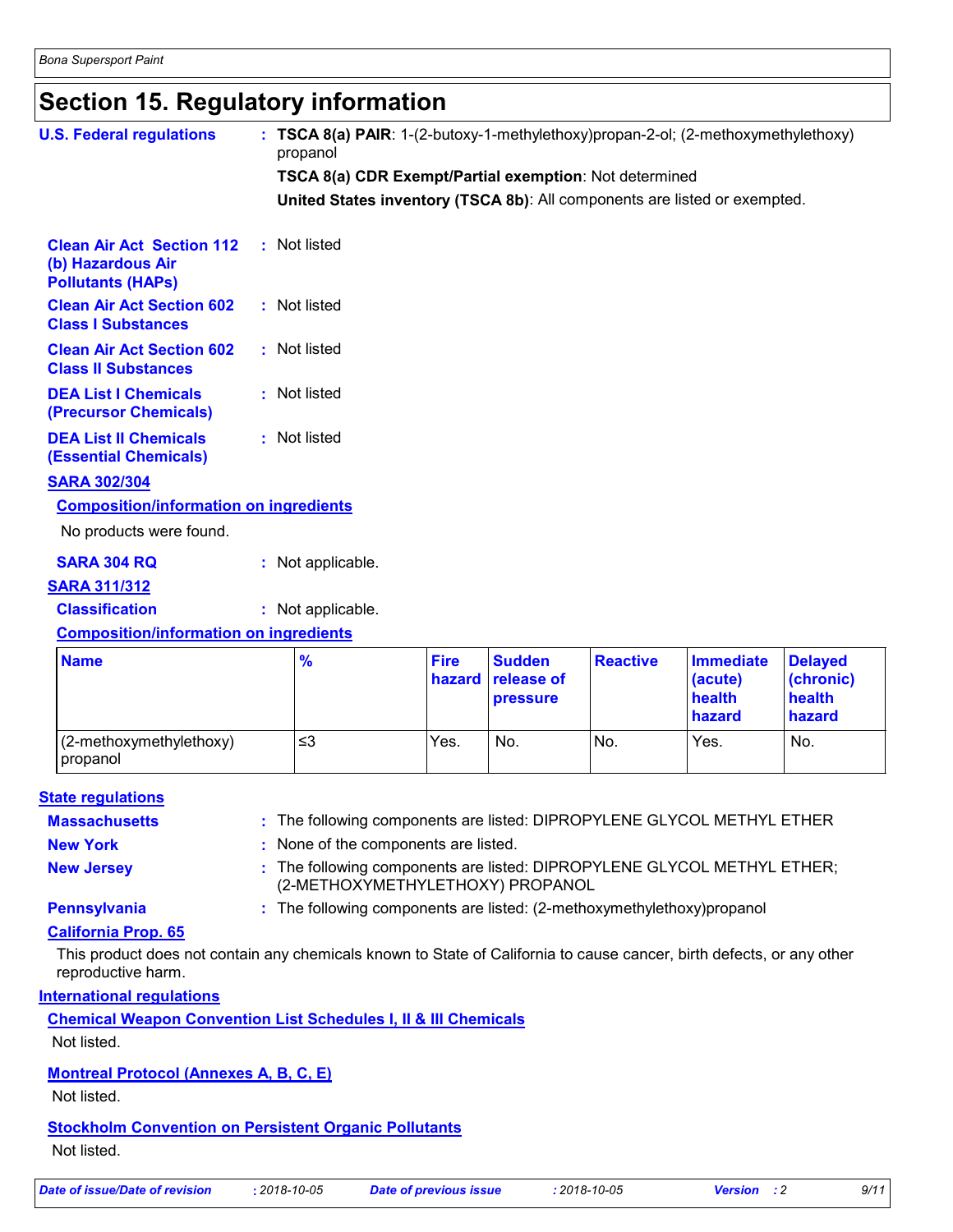### **Section 15. Regulatory information**

**Rotterdam Convention on Prior Informed Consent (PIC)** Not listed.

#### **UNECE Aarhus Protocol on POPs and Heavy Metals** Not listed.

**International lists**

| <b>National inventory</b> |                                                                                      |
|---------------------------|--------------------------------------------------------------------------------------|
| <b>Australia</b>          | : Not determined.                                                                    |
| <b>Canada</b>             | : All components are listed or exempted.                                             |
| <b>China</b>              | Not determined.                                                                      |
| <b>Europe</b>             | Not determined.                                                                      |
| <b>Japan</b>              | : Japan inventory (ENCS): Not determined.<br>Japan inventory (ISHL): Not determined. |
| <b>Malaysia</b>           | : Not determined.                                                                    |
| <b>New Zealand</b>        | Not determined.                                                                      |
| <b>Philippines</b>        | Not determined.                                                                      |
| <b>Republic of Korea</b>  | : Not determined.                                                                    |
| <b>Taiwan</b>             | : Not determined.                                                                    |
| <b>Turkey</b>             | : Not determined.                                                                    |

### **Section 16. Other information**

#### **Hazardous Material Information System (U.S.A.)**



**Caution: HMIS® ratings are based on a 0-4 rating scale, with 0 representing minimal hazards or risks, and 4 representing significant hazards or risks Although HMIS® ratings are not required on SDSs under 29 CFR 1910. 1200, the preparer may choose to provide them. HMIS® ratings are to be used with a fully implemented HMIS® program. HMIS® is a registered mark of the National Paint & Coatings Association (NPCA). HMIS® materials may be purchased exclusively from J. J. Keller (800) 327-6868.**

**The customer is responsible for determining the PPE code for this material.**

#### **National Fire Protection Association (U.S.A.)**



**Reprinted with permission from NFPA 704-2001, Identification of the Hazards of Materials for Emergency Response Copyright ©1997, National Fire Protection Association, Quincy, MA 02269. This reprinted material is not the complete and official position of the National Fire Protection Association, on the referenced subject which is represented only by the standard in its entirety.**

**Copyright ©2001, National Fire Protection Association, Quincy, MA 02269. This warning system is intended to be interpreted and applied only by properly trained individuals to identify fire, health and reactivity hazards of chemicals. The user is referred to certain limited number of chemicals with recommended classifications in NFPA 49 and NFPA 325, which would be used as a guideline only. Whether the chemicals are classified by NFPA or not, anyone using the 704 systems to classify chemicals does so at their own risk.**

#### **Procedure used to derive the classification**

| Date of issue/Date of revision | . 2018-10-05 | Date of previous issue | 2018-10-05 <mark>:</mark> | <b>Version</b> : 2 | 10/11 |
|--------------------------------|--------------|------------------------|---------------------------|--------------------|-------|
|                                |              |                        |                           |                    |       |